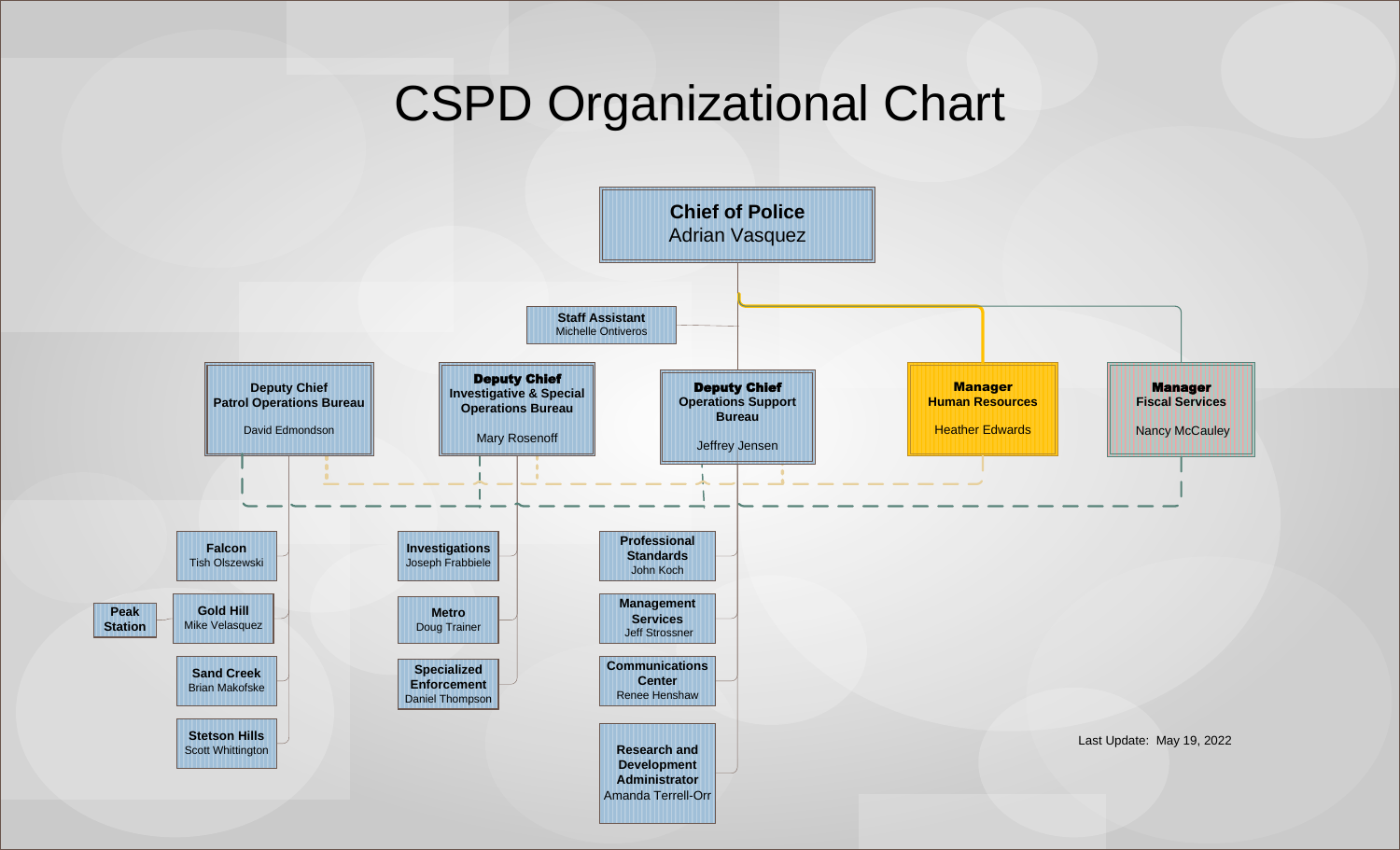<span id="page-1-0"></span>

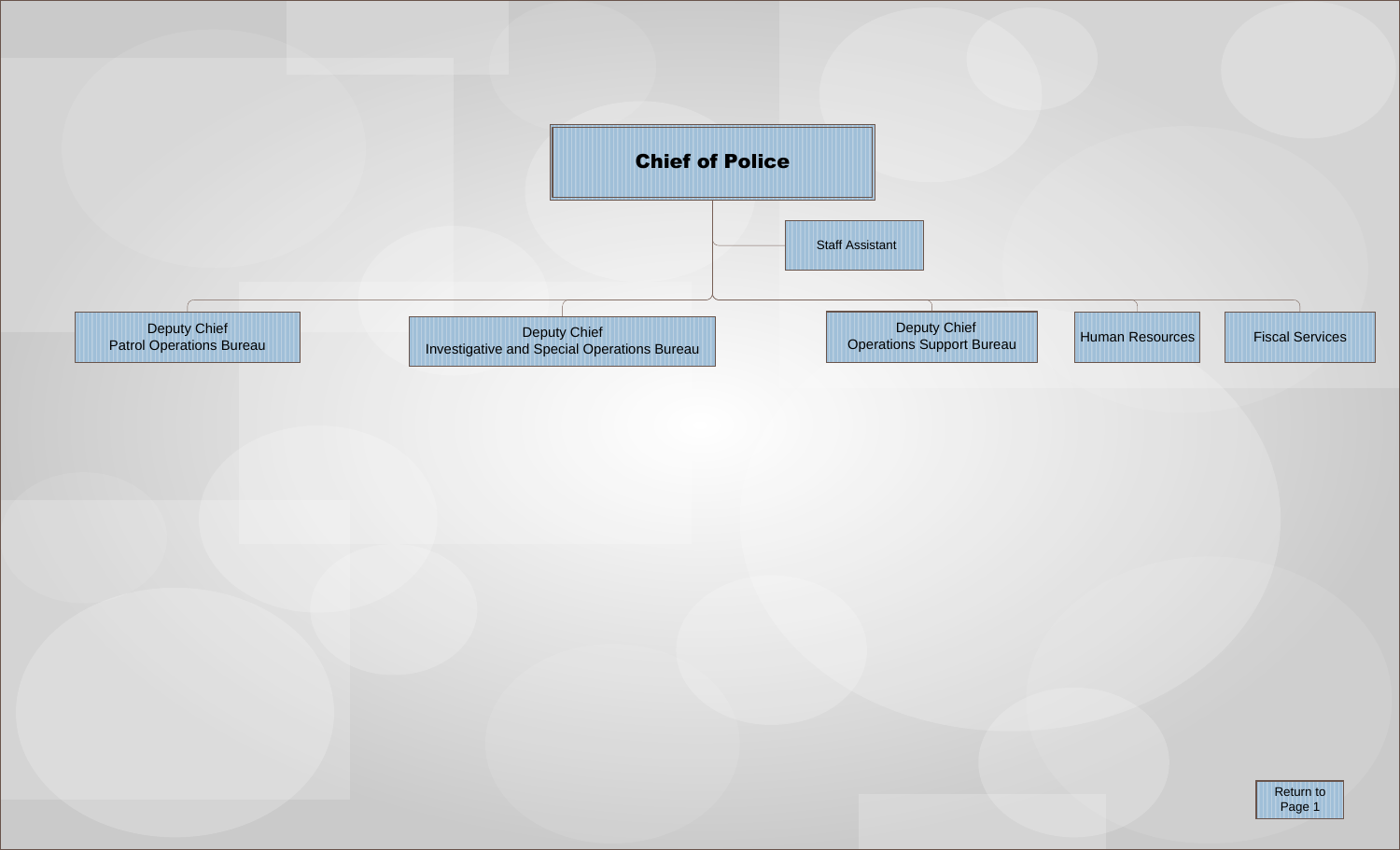<span id="page-2-0"></span>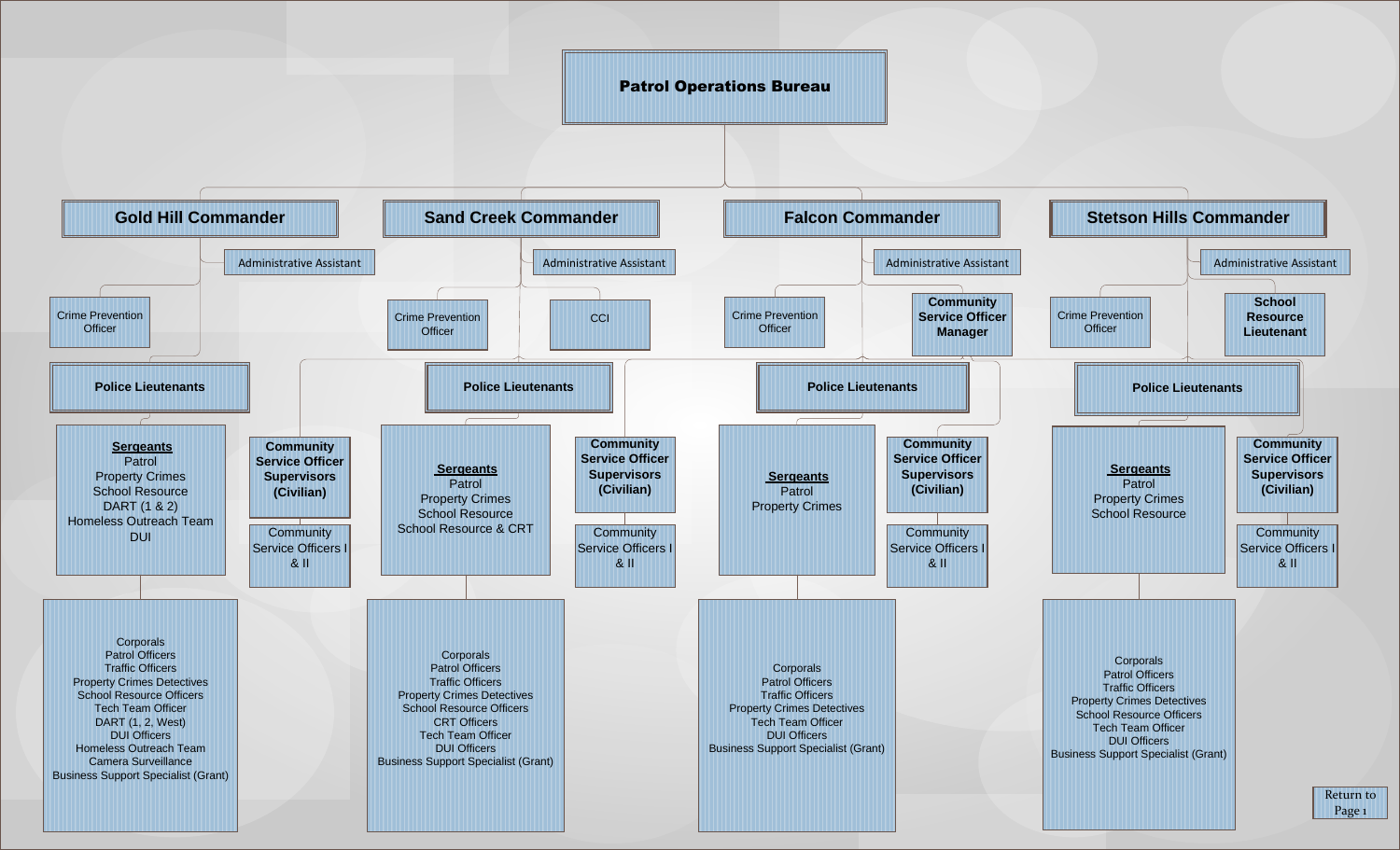[Investigative and Special Operations Bureau](#page-0-0)

<span id="page-3-0"></span>

[Return to](#page-0-0) Page 1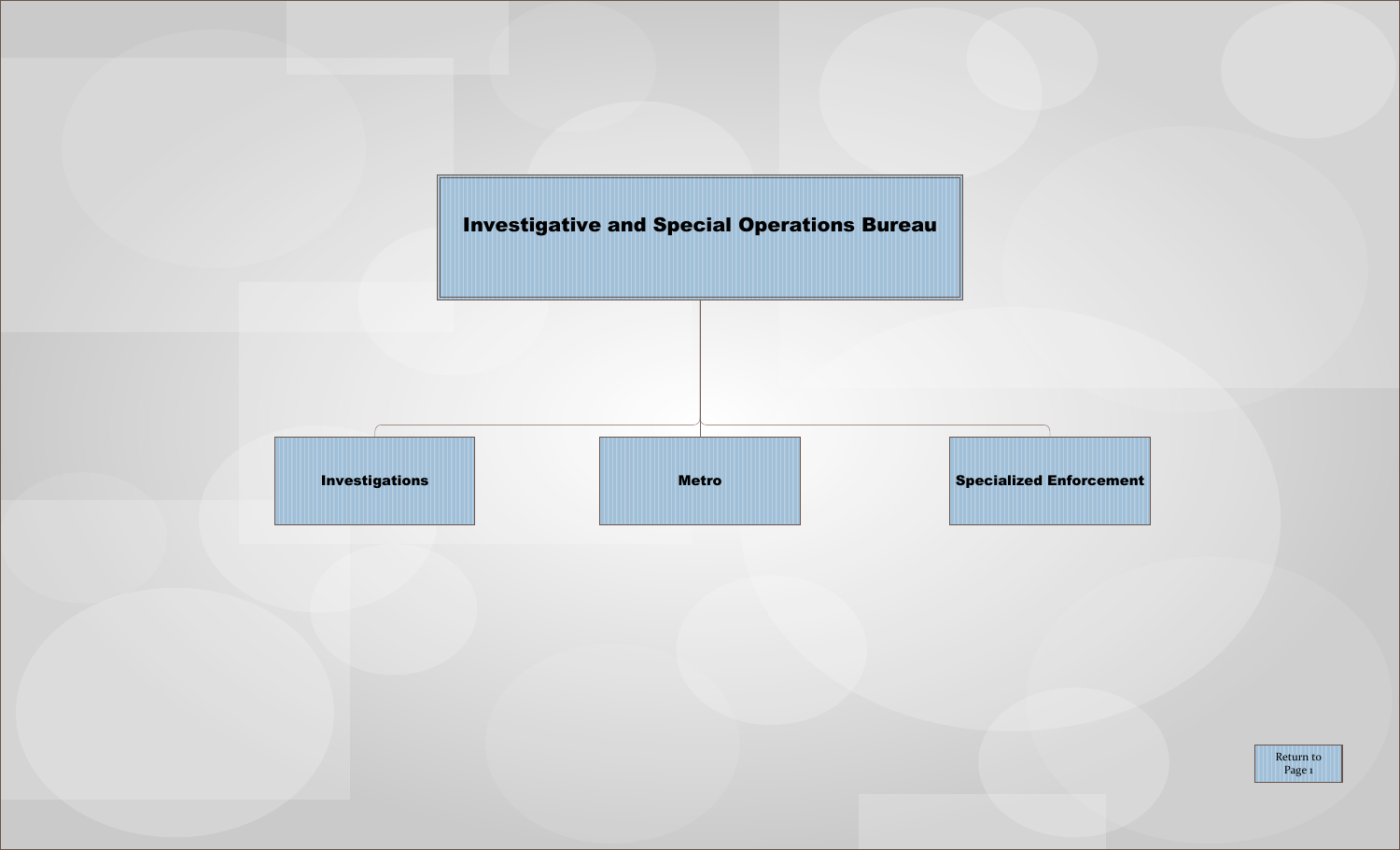<span id="page-4-0"></span>

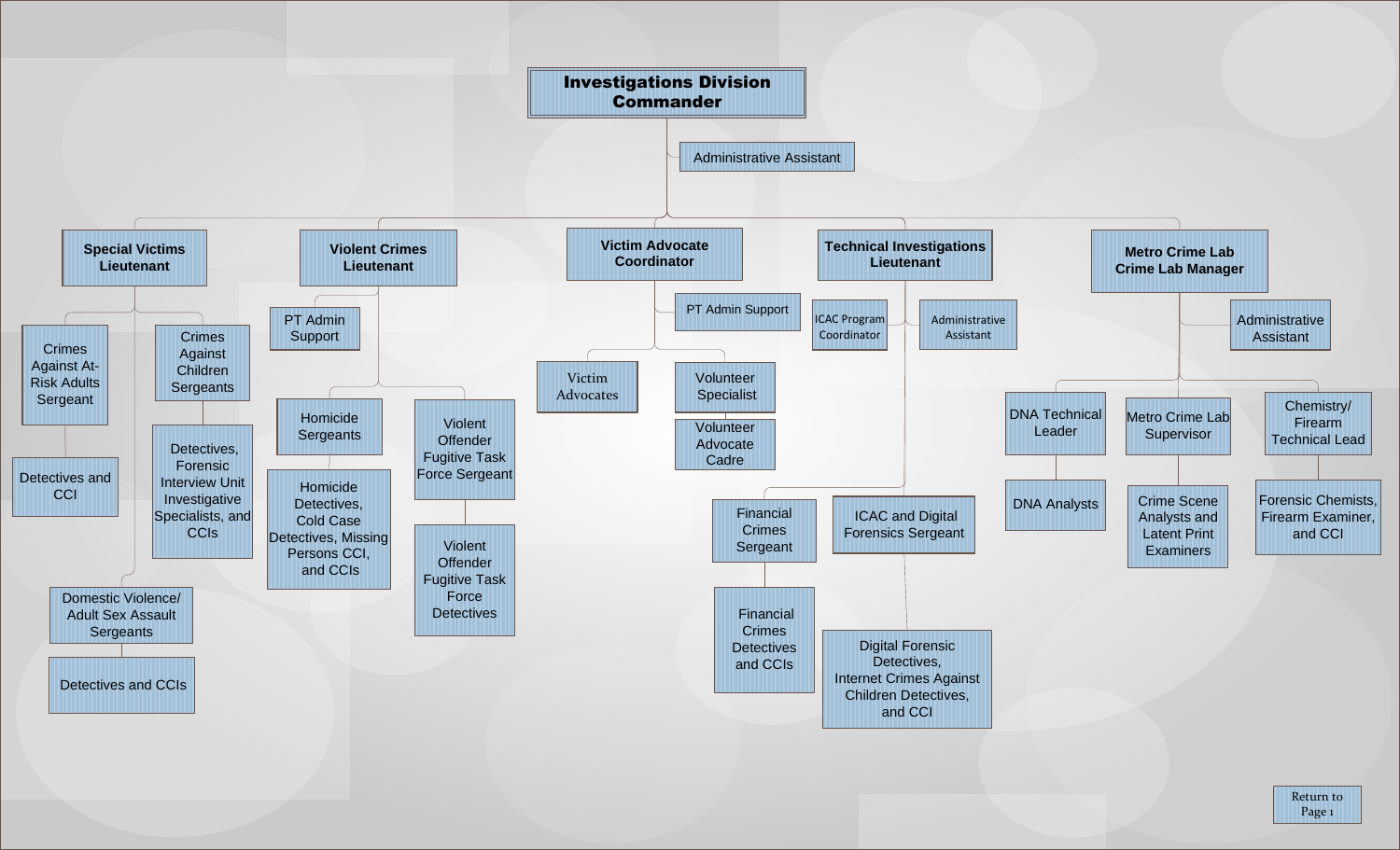<span id="page-5-0"></span>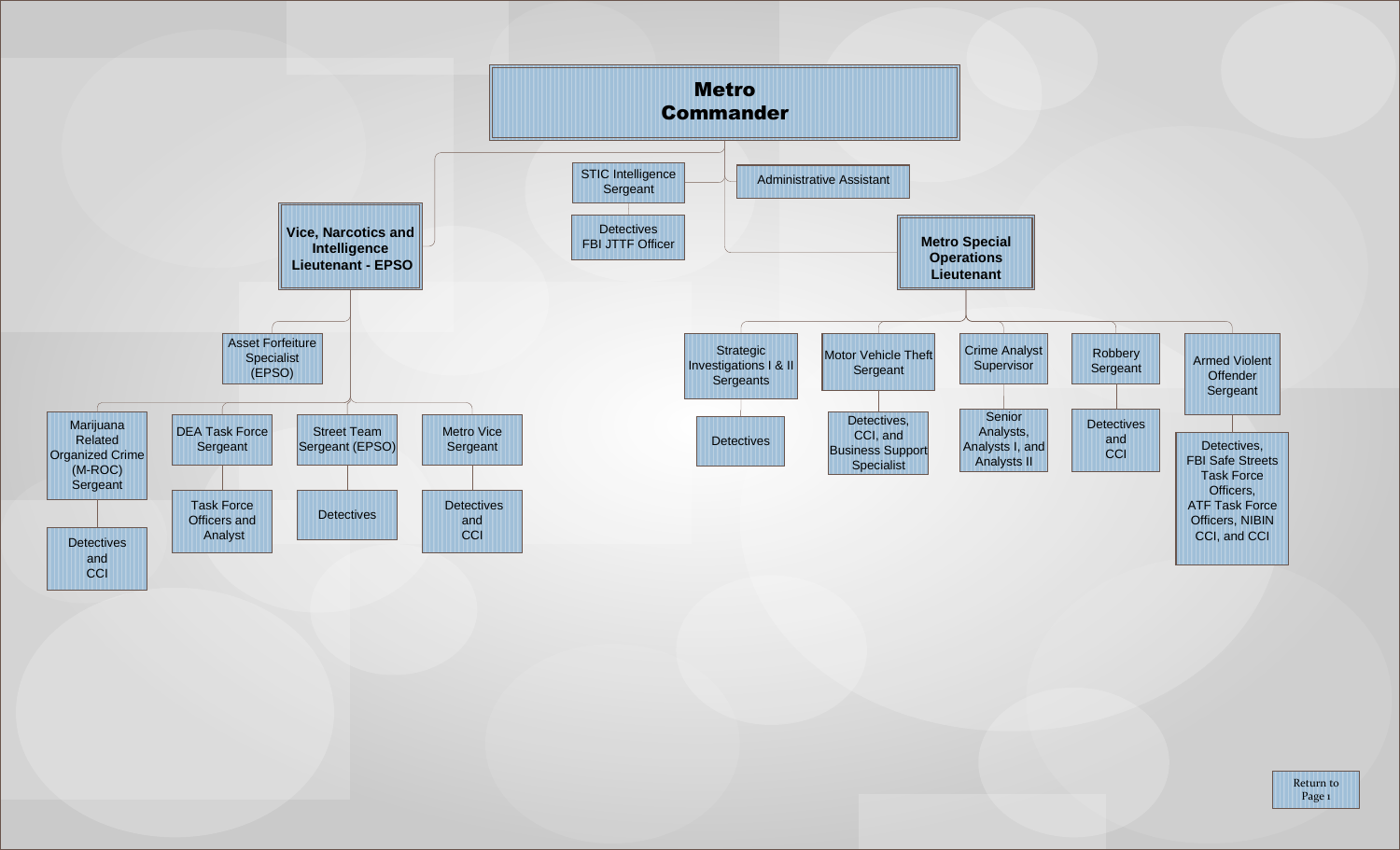<span id="page-6-0"></span>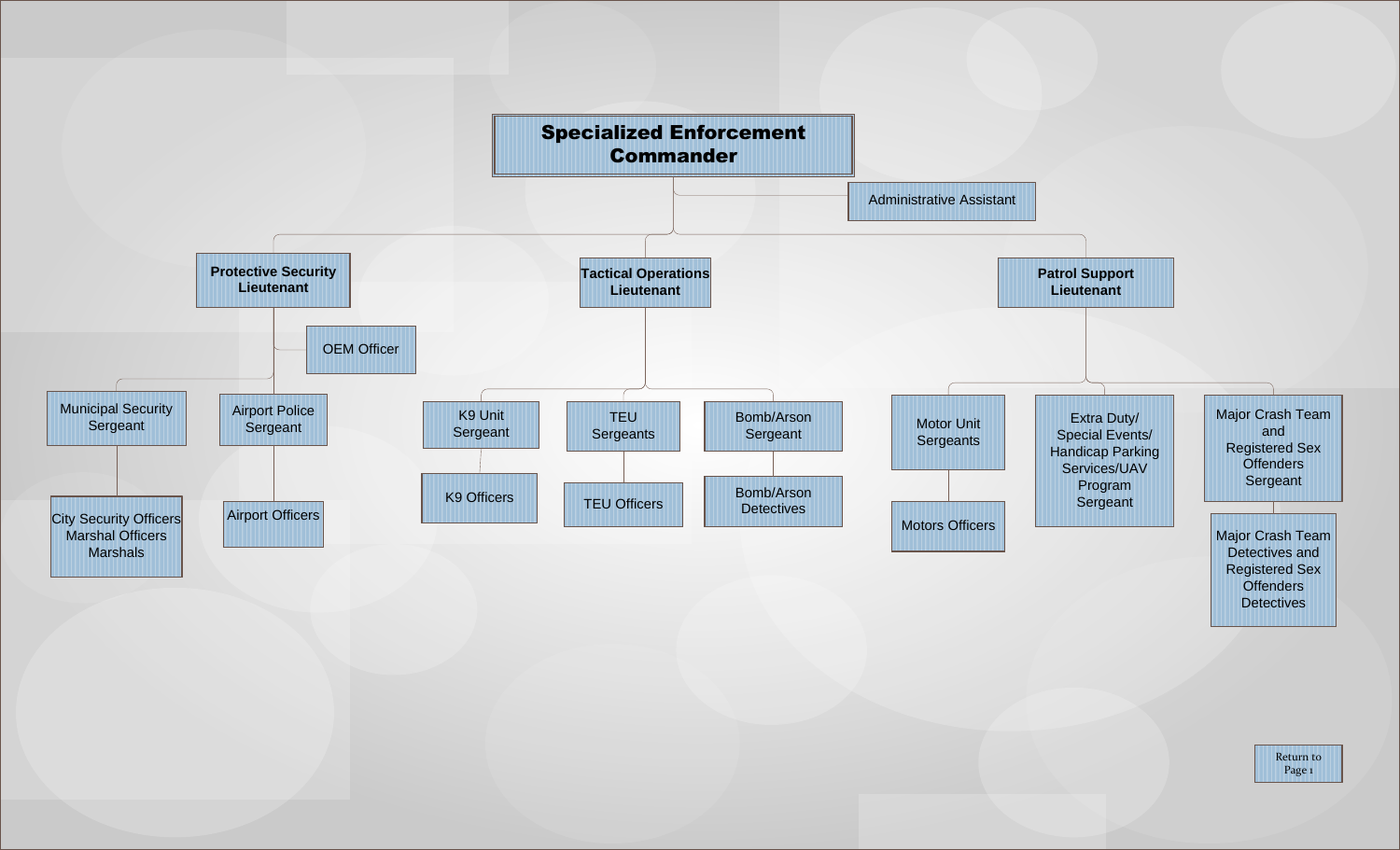<span id="page-7-0"></span>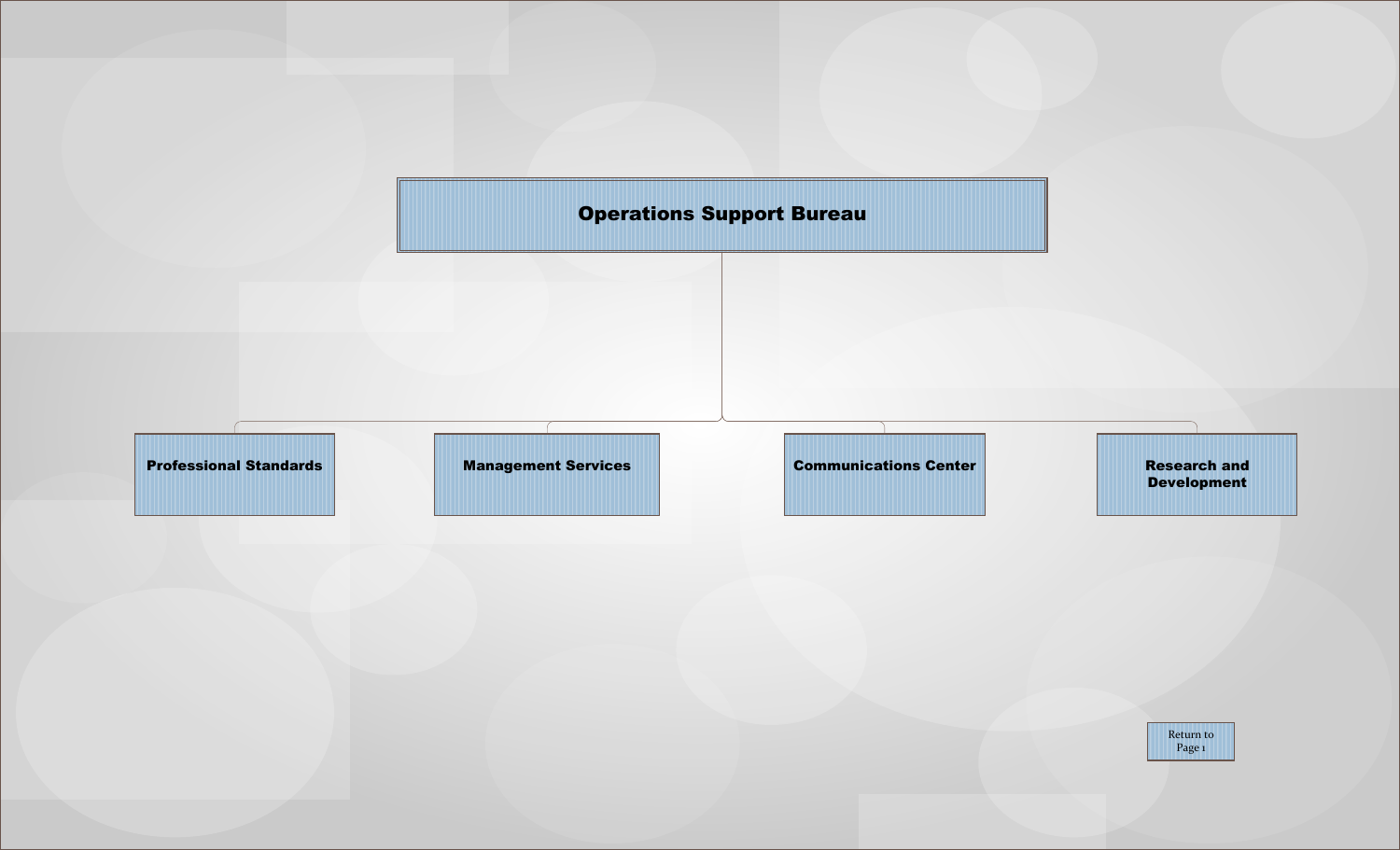<span id="page-8-0"></span>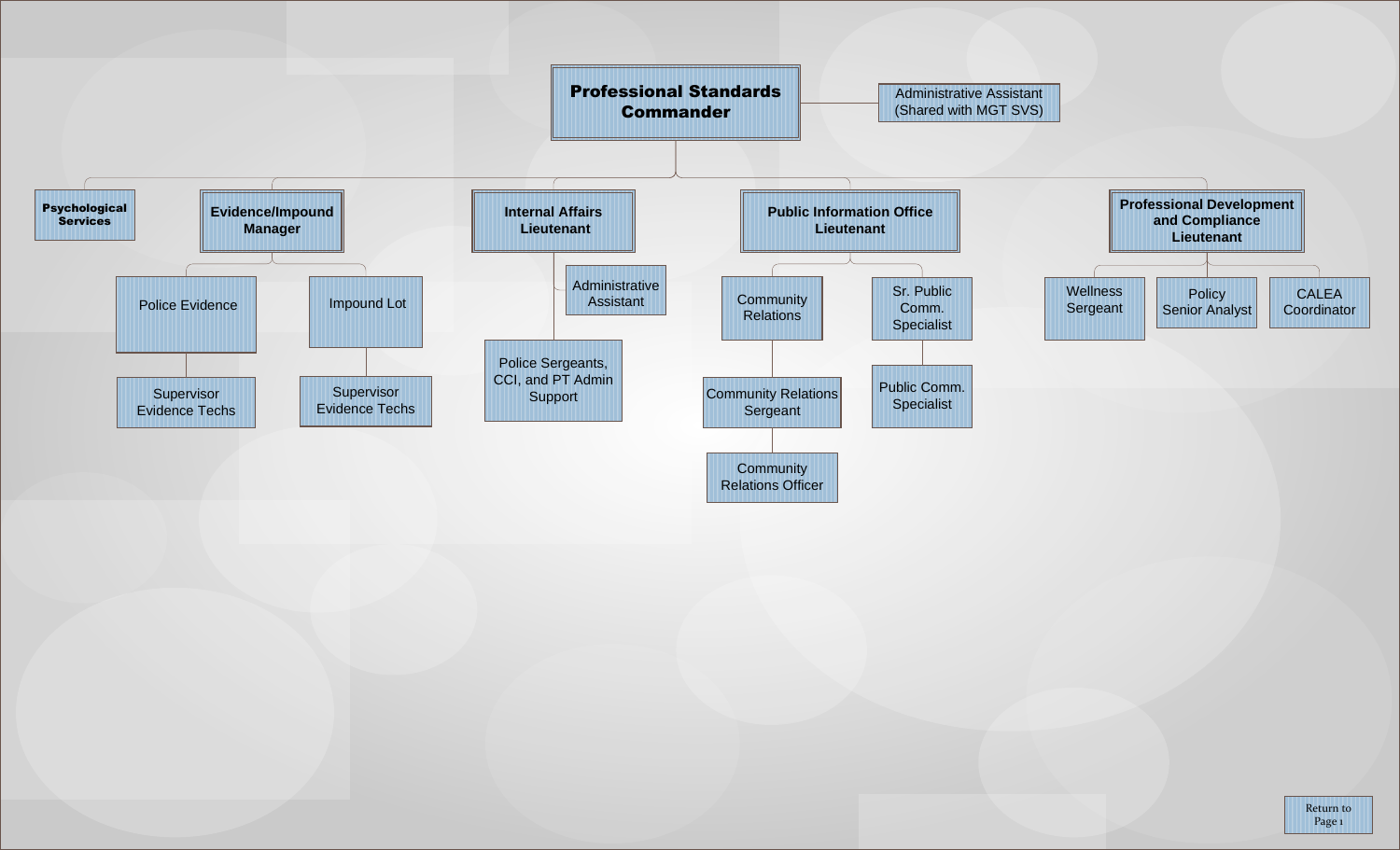<span id="page-9-0"></span>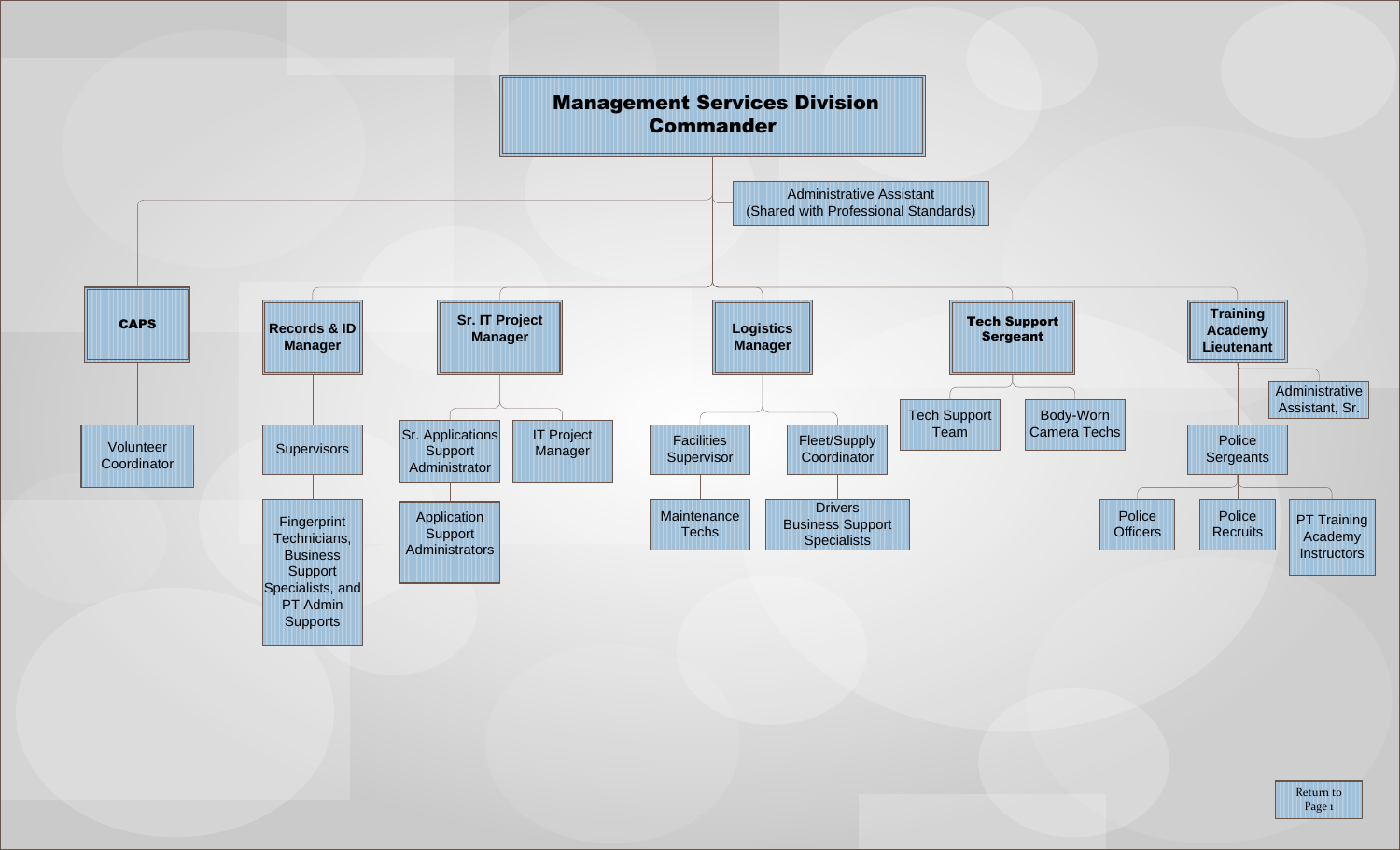<span id="page-10-0"></span>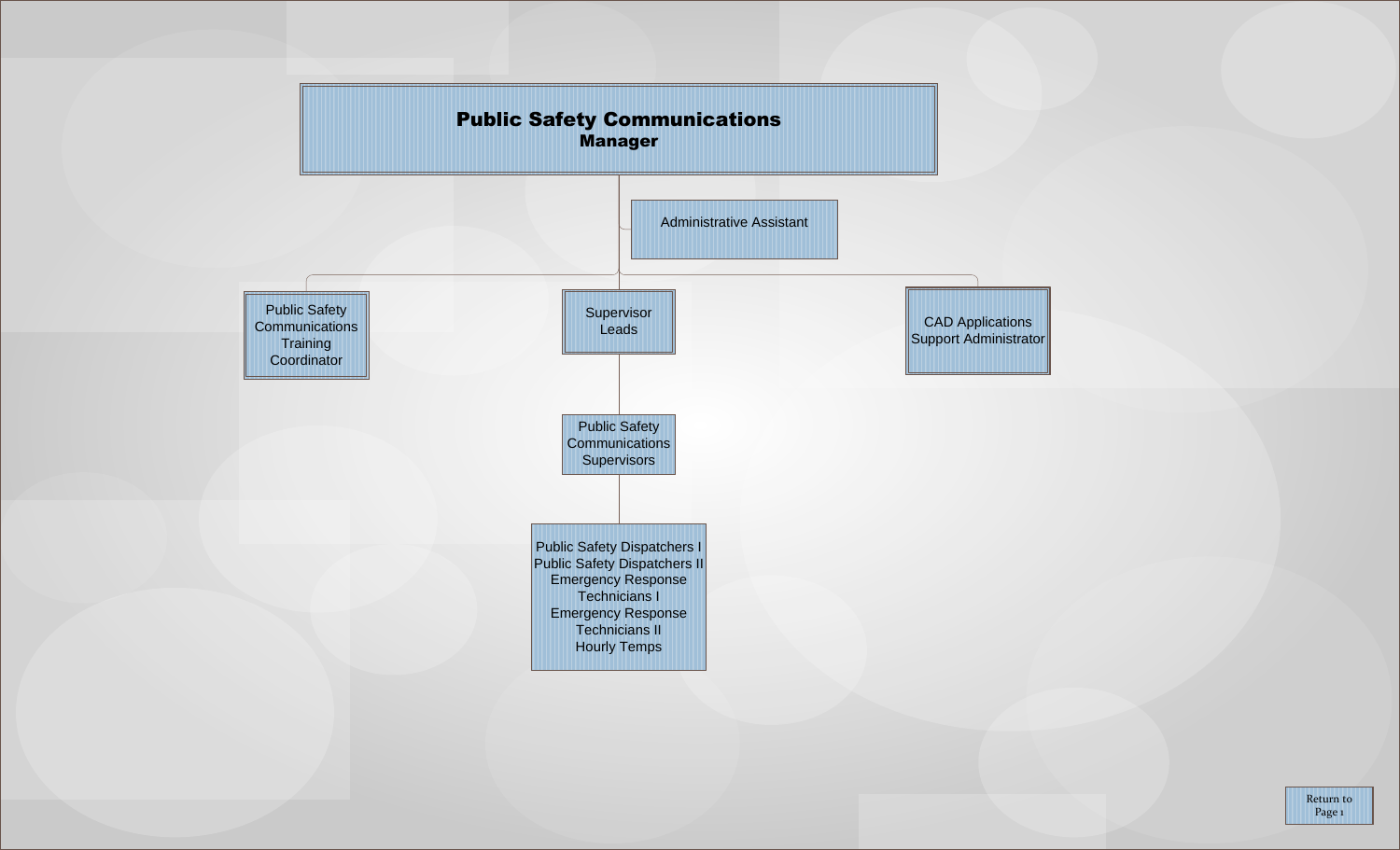<span id="page-11-0"></span>